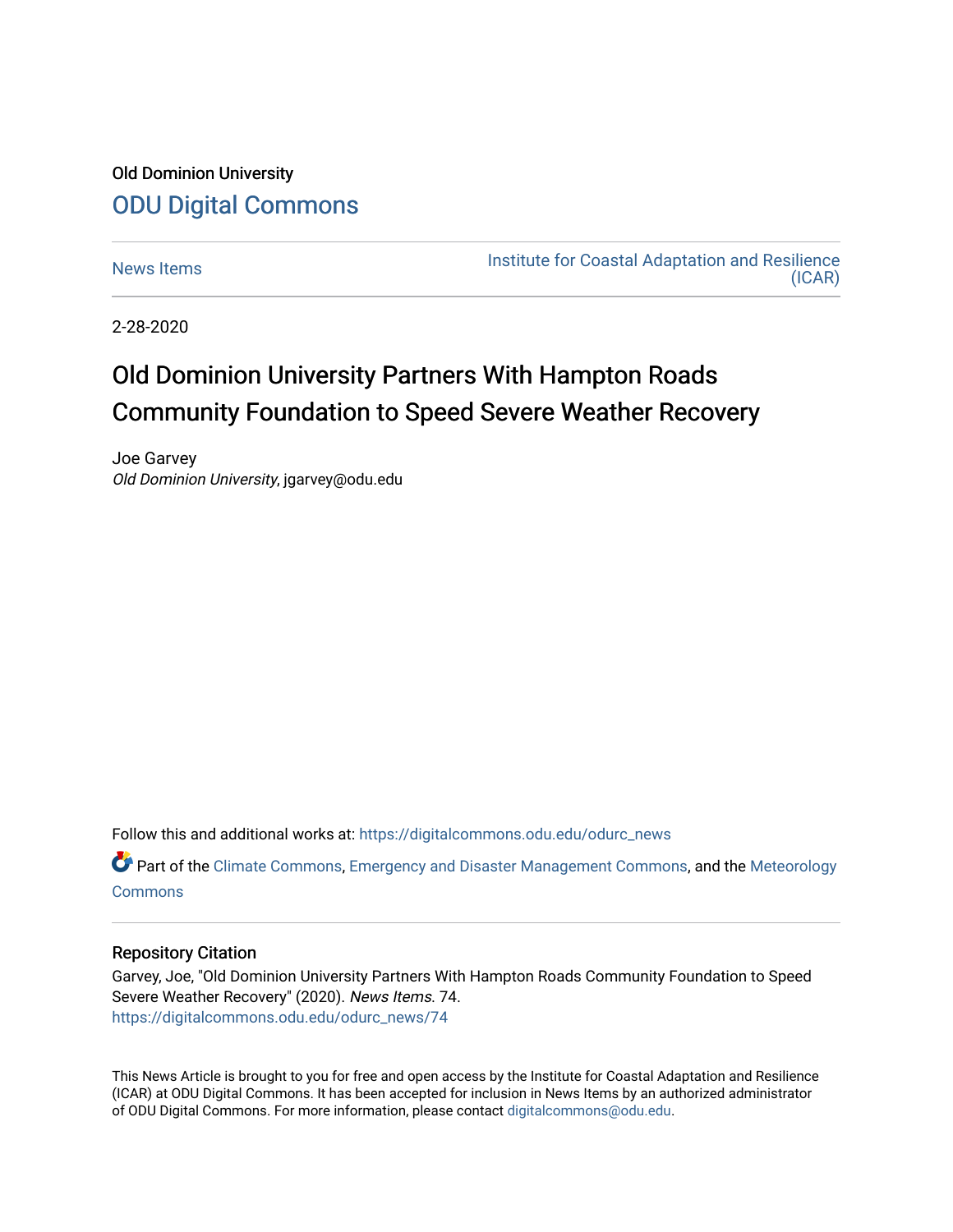

 $\frac{dy}{dx}$  > [News @ ODU](https://www.odu.edu/news) > [2020](https://www.odu.edu/news/2020) > [February](https://www.odu.edu/news/2020/2) > [ODU-HRCF Collaboration](https://www.odu.edu/news/2020/2/odu_hrcf_collaborati)

## **Old Dominion University Partners With Hampton Roads Community Foundation to Speed Severe Weather Recovery**

February 28, 2020

[By Joe Garvey](mailto:jgarvey@odu.edu)

Old Dominion University is partnering with the Hampton Roads Community Foundation in a significant regional effort to lessen the expected displacement of vulnerable populations following damaging hurricane winds and flooding.

ODU researchers at the Virginia Modeling, Analysis and Research Center (VMASC) will use a five-year, \$500,000 grant from the foundation to help establish Recover Hampton Roads (RHR), an organization that will focus on speeding housing repair and recovery.

ODU researchers will begin developing a Convergence, Inventory, Matching & Assignment (CIMA) platform, which is the linchpin to the objectives of RHR.



"This is an important effort not just for the region, but nationally as the management platform is innovative and addresses a known gap in recovery efforts and may be deployed in other coastal areas," said Joshua G. Behr, research associate professor at VMASC. He is leading the effort with Rafael Diaz, who specializes in solutions to manage the complexity inherent in dynamic supply-chain environments.

"The CIMA tool will facilitate the management of converging volunteer labor and donated materials flowing into Hampton Roads, and the matching of these with damage assessments that estimate the labor and materials needed to make the home basic-functional (so that a household may again quickly occupy the home rather than be displaced), the generating of repair work packages, and the prioritizing and scheduling of repairs within a resource-dynamic environment," Diaz said.

**https://www.odu.edu/news/2020/2/odu\_hrcf\_collaborati#.X8kp5M1KjIU**